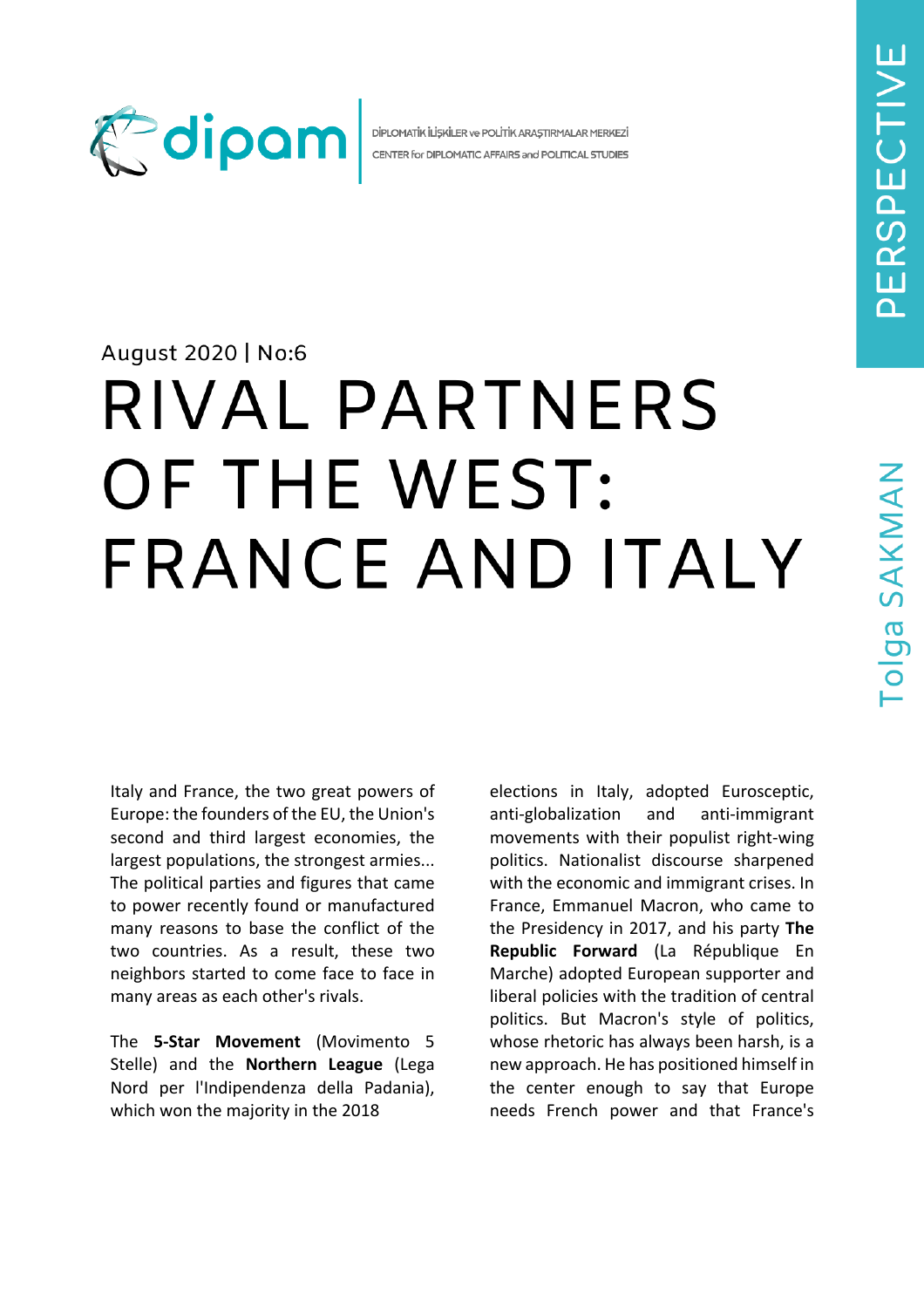influence should increase with a reform, otherwise they may even leave the union.

The confrontation between the two countries is essentially based on this difference of political opinion. Both governments agree on the idea that Europe needs reform. However, both of them offer quite the opposite suggestions to each other. The two countries are moving rapidly to fill the gap created by the losing the power of Chancellor Merkel in Germany, the locomotive of Europe, and Britain's withdrawal from the European Union. In a Europe where there is no Britain and Germany has lost its position, the deep distress experienced not only in the Union politics but also in the intellectual bases and common vision, is tried to be filled with ideological instruments.

When we look at the five main conflict points that have been experienced recently, we can see that the foundations of the problem go way back and that the crisis is more about existence and awareness than dual politics.

#### **1. Migration**

The Italian peninsula is where the refugees from Africa first set foot in Europe with the Central Mediterranean route. By securitization of this sociological, economic and political issue, Italy wanted to share all its responsibility with Europe using diplomatic channels. France, one of the first to react to this, highly blamed Italy on the issue and made proactive attempts at possible political actions by Italy across the EU. Although France describes the discourse of Italy not to accept immigrants as inhumane, its restriction of immigration admission in EU norms and strict

admission/return conditions caused many immigrants to stay in the Mediterranean.

Italy's response to these developments about France was a historical approach: The Italian comments that "France, which left its current wealth source ex-colonies in poverty and disorder, destabilizes the region economically and politically with the same colonialist approach" criticized not only France but also the historical ties of Europe. Thereupon, France's reaction was to remind Italy's colonial past.

#### **2. Yellow Vests (Gilets jaunes)**

Yellow Vests have actually been one of the most tangible issues of tension between France and Italy. The underlying of the protests called Yellow Vests, which have become an area of the French and Italian governments' efforts to steer European politics with their political positions, contain economic and political demands references to the welfare state norm.

Italy's open support for long-standing actions as a security threat to France and affecting social life as well as politics has led to the evolution of rivalry to hostility between the two countries. After the speeches of the 5-Star Movement in the Italian government describing the arrival of its ideological circle in France and containing messages of support for the Yellow Vests, a meeting was held with some of the leaders of the protest. This move was seen as an unacceptable provocation by France and caused a diplomatic crisis with the recall of the French Ambassador in Rome.

The Yellow Vests protests, which are still going on today, are seen as a step that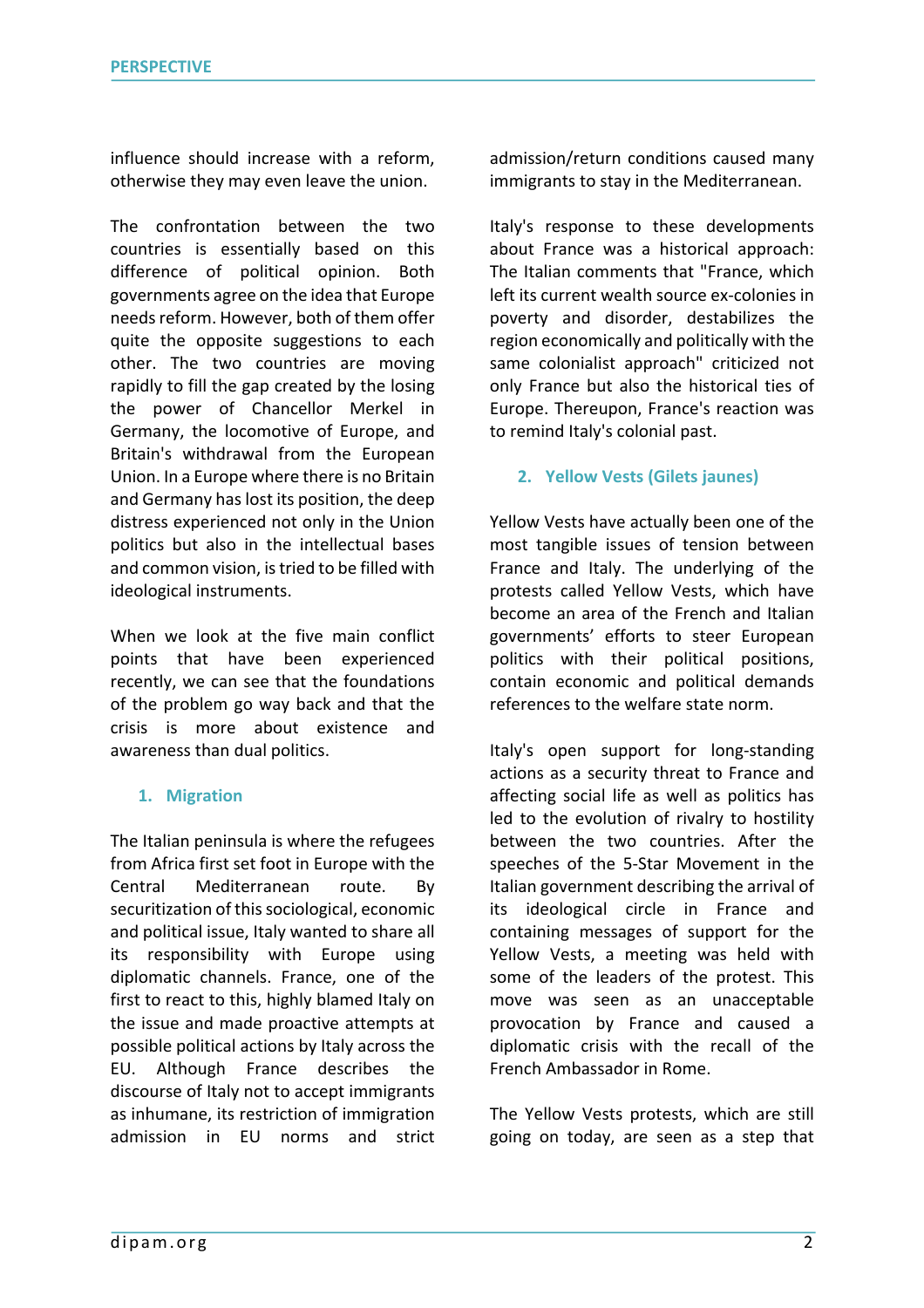France has manage with a controlled crisis and the periphery contacts the center to prevent an explosion.

## **3. Libya (North Africa)**

Libya has strategic ties with Italy as its former colony, as well as its geographical proximity and maritime neighbor. France, on the other hand, sees Libya as a useful and economic door in the area of influence in Africa, as well as its domination of Libyan politics for its strategy in the Mediterranean.

While Paris officially supports the UN initiatives to end the conflict in Libya, it also does not hide its support for Haftar. France, which will gain a strategic gain in the region with Haftar's takeover, also cooperates with actors such as Egypt, UAE and Russia for this purpose. Rome, on the other hand, is seeking a political solution under the leadership of Government of National Accord (GNA) Prime Minister Fayez Al-Sarraj, with the idea that issues such as immigration and terrorism, which are threats to him, will end with the arrival of calm and stability.

Of course, Libya is part of the wider power game. France is trying ways it knows to prevent instability from spreading to both its former colonies in neighboring Algeria and Morocco, where unemployed youth are concentrated, and to the Francophone African countries on the south. The jihadists fighting in Chad, Niger, Mali, Burkina Faso and Mauritania, where there are thousands of French soldiers for "Operation Barkhane", can continue their activities with the money they get from smuggling weapons, drugs and people. Italy's efforts to establish defense cooperation with Libya's neighbors Tunisia

and Niger are also suspicious of narrowing France's sphere of influence.

Italy considers France's approach to Libya and the countries of North Africa in general as 'neocolonial' and the Italian government criticizes France's foreign policy as "The real problem with France is that we talk openly and broadly about how they treated their former colonies in Africa." France is extremely disturbed to opening of the financial methods and educational hegemony that have been used since the independence of its colonies up for discussion.

### **4. Commercial Dispute-Competition**

The French government wants to realize the high-speed train project that will cut the travel time between Lyon and Turin in half. But in Italy, the failure of government partners to agree on the project for economic reasons prolongs the process. Economic reasons stem not only from the cost of the project, but also from the decrease in regional human mobility and road transportation and the possibility of an increase in imports. It also includes economic-political issues such as the protection of Italian industry and tourism, the contribution of EU funds to the national economy instead of such international projects.

The French government decided to expropriate the Chantiers de l'Atlantique shipyard when the Italian Fincantieri firm's claim to the shipyard on the Atlantic coast of France, one of the largest shipyards in the world, but the EU competition agency accelerated the agreement on the sale. This shipyard, which does not only civilian but also military production, had a place in the French security architecture.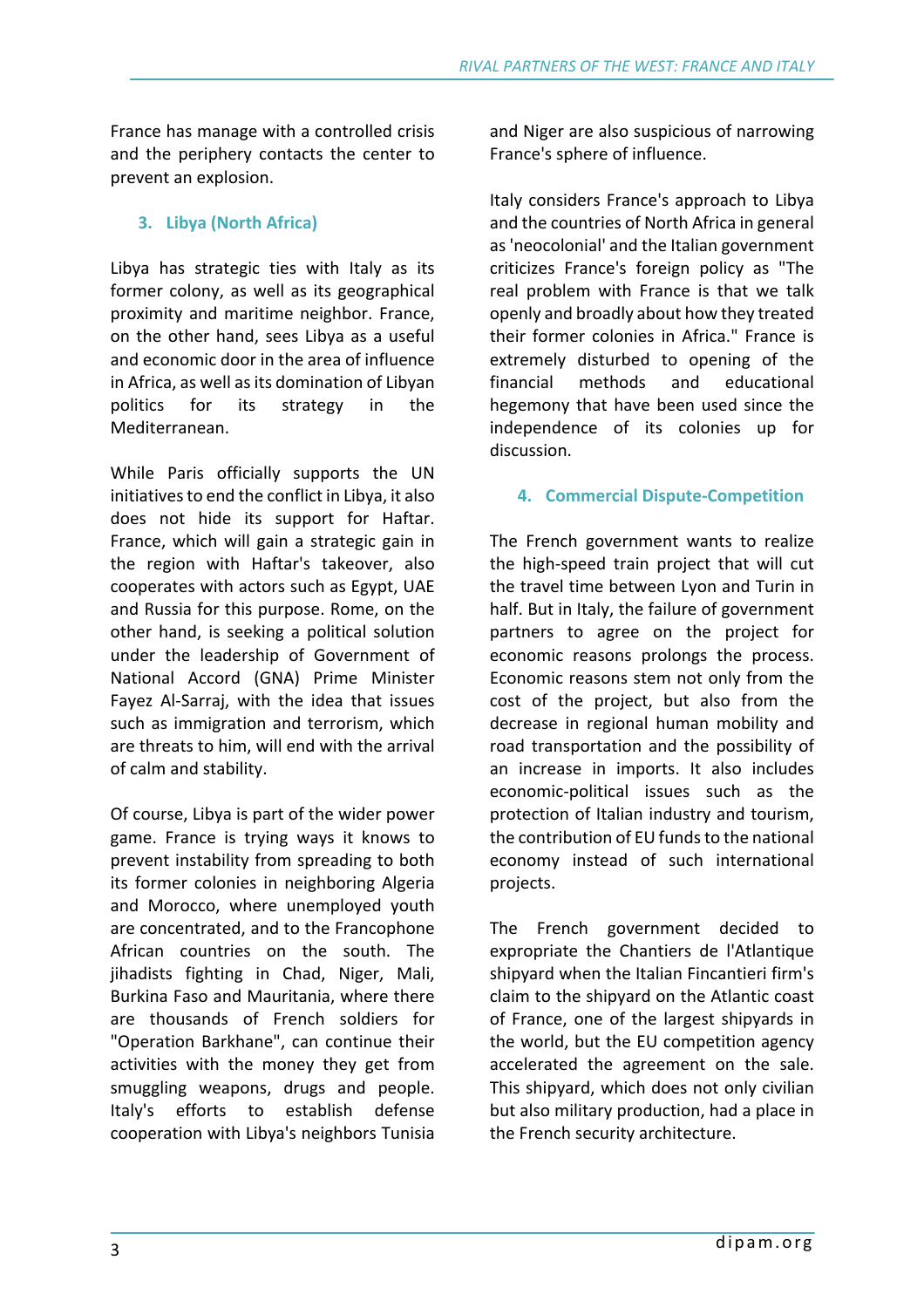During the Covid-19 pandemic, the face masks that Italy needed and imported from China would came via France. The French government's sudden decision to "stop exporting health products" and seizing masks for a while created a humanitarian problem besides the economy and caused a great reaction in the Italian society.

#### **5. Leonardo da Vinci**

The Italian government did not find it appropriate for France to lead the ceremonies for the 500th anniversary of the famous artist's death. Although some of the artist's works in Italy were brought to Paris and the commemoration ceremonies held in Paris were accepted by the previous government, the 5-Star Movement made the conditions difficult by thinking that Leonardo was an Italian. According to Italy, France actually wanted to lay claim on the artist by hosting the ceremonies. But in the end, the French President Macron's proposal of co-hosting with his Italian counterpart eased the process.

As can be seen, the policies of the two countries, which aspire to reshape Europe, on the economy, the state, the international system, society and the individual contain deep similarities and deep differences. Even though they fought on opposite fronts, they made good use of the timeline of civilization allotted to them with the same vision in the national progress path and in the international system building. These two societies, divided by ideological camps, will first lose their mutual trust and then their security in their place and history.

Both of France, with its deep-rooted state history and democratic movements, that lived the French Revolution and affected politics not only in Europe but in the World and Italy, with the social construction and diplomatic achievements for acquired to create its unity, that experienced and help to live Renaissance have a place in world history with their civilized qualities as indispensable parts of Western culture. If we take the French and Italian societies that have prospered with the development of their states as examples in the West, we can interpret their colonial histories, economic cooperation, political harmony, the value they give to people, the way they handle art today. This change has come to a point where democratic politics, developed economy, developed education/culture norms, which are the pillars of the welfare society on which Western culture is in fact, can be discussed.

The need for reform in Europe, which both countries have mentioned, has actually entered a process that is likely to be experienced not only in politics but in many layers of the civilized atmosphere they are in. The consumption of ideas that direct the West, may cause a new horizon to emerge in the line of civilization.